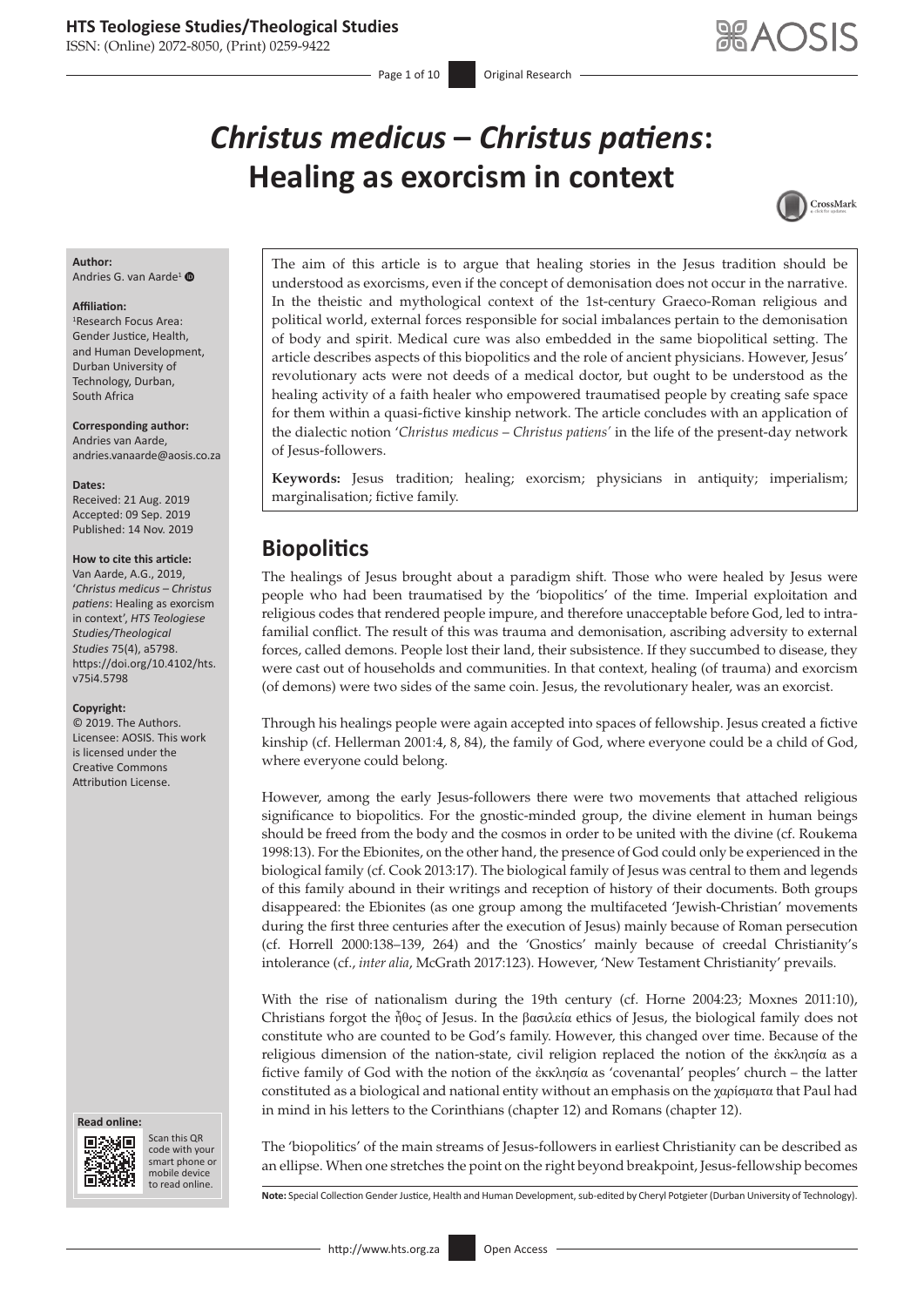a secular phenomenon deprived of a spirituality that attests to transcendental experience that does not aim to maintain the biological family of Jesus of Nazareth as an essential soteriological entity. When one stretches the point on the left beyond breakpoint, Jesus-fellowship evaporates almost as an anti-humanness uprooted from earthly existence. This would happen when one follows 'Gnosticism' to its extreme and ends up with a disdain in materiality and cosmic realities. Such an extremity generates 'hatred' of the biological family.

When the Sayings Source Q 14:26 (and the Gospel of Thomas 55:1–2a; 101) says that Jesus demands his followers to 'hate' their own father and mother, wife and children, and brothers and sisters, it seems to sound almost as if the voice of Jesus embraced such *sarcophobic* biopolitics (cf. Crossan 1999:xxiii; see Farley 2007:14 on the historical Jesus). The 'memory register' (cf. Garner 2011:677–724; Kirk 2016:3–4) of people who 'heard that he has come home' (Mk 2:1) when Jesus came to stay with Peter and Andrew in their family residence in Capernaum (Mk 1:29–34; 2:1–12) contradicts such a disposition. Here in Capernaum, in the midst of the biological family (cf. Dube 2018a:3), Jesus healed Peter's mother-in-law, many demon-possessed sick and a paralysed man. Another example from this 'memory register' (Mk 2:11) in the Jesus tradition is his merciful words addressed to those who were traumatised by demons such as the paralysed man whom Jesus sent as a 'wounded healed' back to his home (ὕπαγε εἰς τὸν οἶκόν σου).

Jesus was quite clear about his view (Mk 3:34) that the people assembling around him (περιβλεψάμενος τοὺς περὶ αὐτὸν κύκλῳ καθημένους) – people who definitely were not his biological family – constituted a fictive family of God (Mk 3:35), because they adhere to God's will (ὃς ἂν ποιήσῃ τὸ θέλημα τοῦ Θεοῦ, οὗτος ἀδελφός μου καὶ ἀδελφὴ καὶ μήτηρ ἐστίν). However, this does not diminish his compassion for the Canaanite (Syro-Phoenician) *mother* (Mk 7:24–30 // Mt 15:21–23) of a 'demonpossessed' daughter who was 'suffering terribly' (ἡ θυγάτηρ μου κακῶς δαιμονίζεται – Mt 15:22). The same happened when Jesus healed the slave of a Roman military officer (a commander of a century – see later) who was sick to death (Mt 8:5–13 // Lk 7:1–10). In John's gospel, the traumatised man (a particular Herodian official – τις βασιλικὸς) is a *father* who was anxious about his dying son (Jn 4:49 – ἀποθανεῖν τὸ παιδίον μου). The slaves referred to in the narrative (οἱ δοῦλοι – Jn 4:51) were members of the household (ἡ οἰκία αὐτοῦ ὅλη – Jn 4:53) of the βασιλικὸς, similarly than the dying slave of the military officer in the parallel Synoptic pericopes.

Inferred from these memorised stories, it is clear that Jesus' distinctive biopolitics did not aim at the biological family as indifferent and he did not revolutionise familial relationships in the extreme sense of the word (cf. Borg 2006:129–130). Yet, the will of God (τὸ θέλημα τοῦ Θεοῦ) takes priority, even up to the point where Jesus demands from his followers a 'hatred' of familial values. This demand aims at the embracing of the values of the family of God as 'fictive kin', that is, Jesus' 'kingdom ethics'. Thus, Jesus remains integral to the

sociological structures of his Mediterranean context (cf. Legrand 2000:111–112).

In the time of formative Christianity, the structure of Mediterranean society consisted mainly of the following institutions: family as the highest priority, politics, economy and religion. In the Mediterranean world, religious, familial, political and economic structures cannot simply be divided into separate compartments. Family structures enjoyed the highest priority within which politics, economy and religion were embedded. A person's family not only determined his or her status within the community but also served as the primary economic, religious, educational and social network. Breaking of familial bonds also meant loss of these important networks (Malina & Rohrbaugh 1992:100–101). The fact that religion was not a clearly demarcated terrain independent of, for instance, the medical terrain is to be inferred from the fact that it was a common practice to approach prophets and faith healers for healing (2 Ki 5:1-3). Jesus was such a 'faith healer', comparable with the ancient tradition of shamanic healing (cf. Craffert 2008:159; Dube 2018b:4; Walsh 2007:207–210).

# **Doctors in antiquity**

This does not mean that there were no doctors in antiquity who were interested in the curing of the biomedical causes of biological defects. In the time after the Greek physicians Hippocrates (460–370 BCE), Asclepiades of Bithynia (124–40 BCE) and Aelius (Claudius) Galenus (Galen) (129–210 CE) (see Burnham 1999:254), medicine consisted of a tripartite system, namely, dietics, pharmacology and surgery (Jackson 1988:32). Asclepiades advocated 'the equal treatment of women because most diseases are common to both genders' (Yapijakis 2009:511). He is known for his humane treatment of patients, based on the motive of φιλία [friendship or friendly love]. He also divided diseases into acute and chronic ones and favoured 'mild therapeutic methods such as health diet, exposure to light, hydrotherapy, massage, physical exercise' together with employment of 'herbal remedies and surgery' where needed (Yapijakis 2009:511). He treated persons with mental disorders by also using music therapy. His compassion for his patients is expressed with the dictum '[*f*]or where there is love of human, there is also love of the art' (Yapijakis 2009:511).

According to the Hippocratic Corpus (see Craik 2014) on anatomy and its dependence on physiology, pathology and surgery – the 'cornerstone of modern medicine' (Jackson 1988):

[*N*]one of the internal organs was properly understood, and although there was some notion of the vascular system and pulse, the function of the heart as a pump and the circulation of blood were completely unknown, as was too, the mechanism of breathing. (p. 22)

According to the Hippocratic Corpus, two theories characterise Greek medicine, namely, that of the four humours and that of the pneuma. The first are essential elements in bodily metabolism (e.g. blood, phlegm/mucus,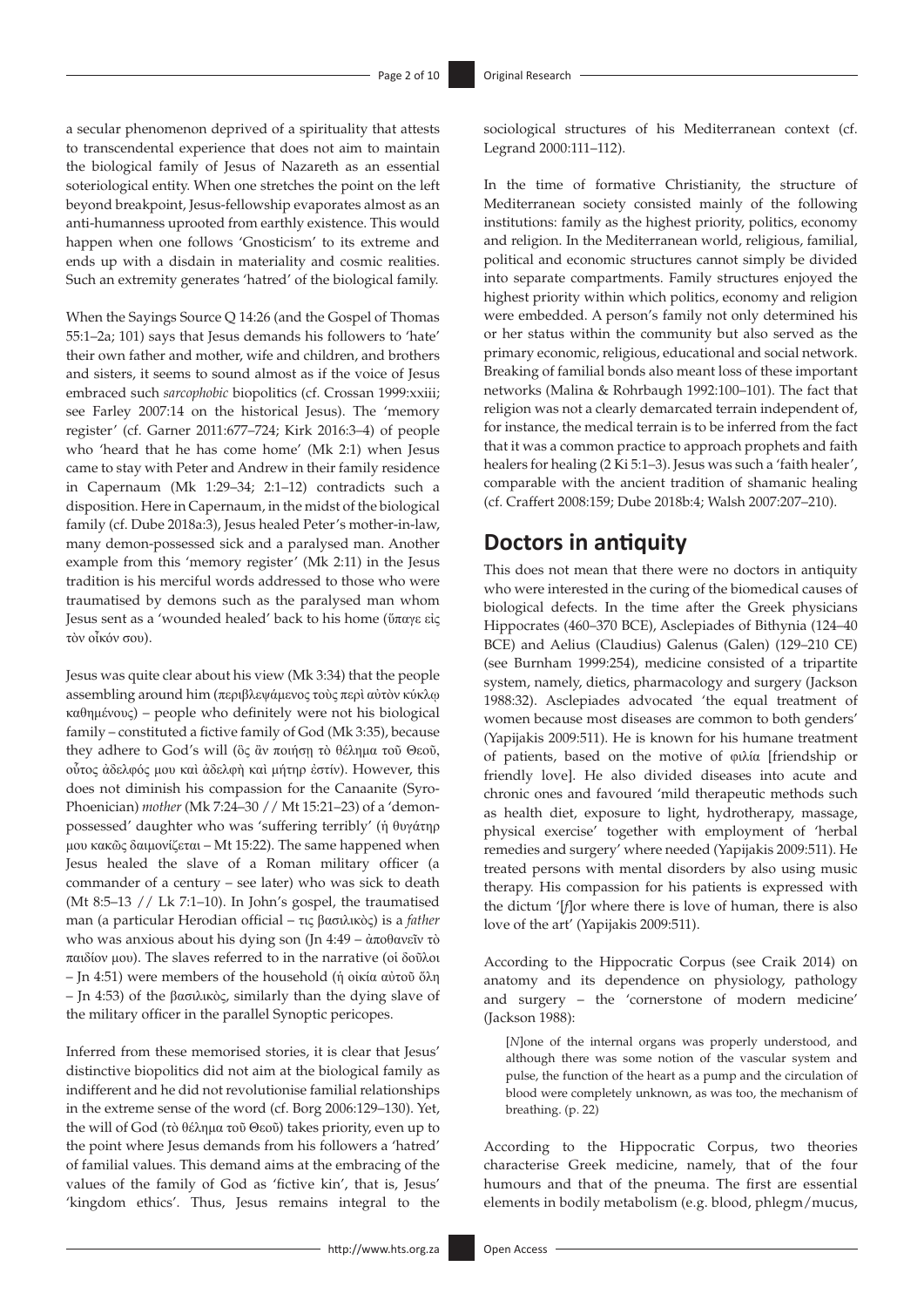especially that of the nose; yellow bile and black bile or excreted or vomited blood from internal haemorrhage). Blood and phlegm are the metabolic agents of the wet elements that are air and water, respectively. The last two 'humours' (i.e. yellow bile and black bile) are the metabolic agents of the dry elements, which are fire and earth, respectively (see Jouanna 2012:335–360). The *pneuma* 'was seen as the source of consciousness in thought, perception and sensation' (Jackson 1988: 22). However, it is unclear whether these two theories influenced Paul's body–soul dialectic κατὰ σάρκα – κατὰ πνεύμα (see Van Aarde 2018: 359–375).

Historical writing of medicine in the Graeco-Roman world mentions – only to refer to a few among many – Thessalus of Tralles (c. 70–95 CE) (see Bartlett & Stempsey 2005:223), as the famous Roman physician and court physician of Emperor Nero. Soranus of Ephesus (see Drabkin 1951:503–518) was a native of Ephesus, known for his four-volume treatise on gynaecology, who practised medicine at Alexandria and Rome during the reigns of the emperors Trajan and Hadrian (98–138 CE) and died before Galen wrote his work *De Methodo Medendi* in c. 178 CE (see Todman 2008). Leonidas of Alexandria, a surgeon who lived in the 2nd and 3rd centuries, provided the first detailed description of a mastectomy (quoted by Paulos of Aegina [625–690 CE] in his *Medical Compendium in Seven Books*; see Pormann 2008:629). Augustine of Hippo (354–430 CE) coined the term *Christus medicus* with reference to Christians who healed people bodily and spiritually after the model of Jesus himself (see Arbesmann (1954) 2016:1–28; Gollwitzer-Voll [2007] 2019:245–299).

However, Jesus of Nazareth is not to be found among these physicians in antiquity. Smith (1978), in his book entitled *Jesus the Magic*ian, is much closer to a plausible contextualisation:

After undergoing a baptism believed to purge him of sin, Jesus experienced the descent of a spirit upon him – the experience that made a man a magician – and heard himself declared a god, as magicians claimed to be. Then 'the spirit drove him out into the desert', a common shamanic phenomenon. After visionary experiences there, he returned to Galilee where his new spiritual power manifested itself in exorcism, in cures of types familiar in magic, in teaching, with magical parallels and authority, and in the call of disciples, who, like persons enchanted, were constrained to leave their families and belongings and follow him alone. (pp. 137–138)

During the Graeco-Roman period physicians were often influenced by their belief in magic and external evil forces. The so-called 'folk medicine' features in Celsus' view on dietics, preventive medicine and the treatment of diseases. The notion 'metempsychosis', used by Pythagoras of Samos (c. 570 BCE–c. 495 BCE) (see Kahn 2001:11, 24–25), expresses the belief that the 'soul was a fallen divinity, trapped in the body and condemned to a cycle of reincarnation from which it could only escape by means of physical and spiritual purity' (Jackson 1988:17). It seems that the 'theory of the humours' and the 'theory of the pneuma' had no influence in the biblical narratives about the healings done by Jesus of Nazareth (see Pilch 1988:60–66, 1995:314–337). On the contrary, the Toledoth Yeshu traditions in the Babylonian Talmud accuse Jesus as a performer of magic rituals (Bohak 2008:76). Celsus accused Jesus that 'it was by magic that he was able to do the miracles which he appeared to have performed' (see Origen, *Contra Celsum* 1.6, 38, 68) (see Callagher 1982). Such a view is also found in the gospel narratives. Jesus' opponents regarded him as Βεελζεβοὺλ (Mt 10:25) (cf. Eijk 1999a:272, described in his *De medicina* [Liber I-VIII, as well as in Pliny's [Gaius Plinius Secundus] medical writings in his *Historia naturalis* [books XX–XXIX]; Bostock 1855; cf. also Jackson 1988:9; Whalley 1982:40).

Beelsebul (Baäl-Sebub) refers to the 'chief devil'. In the Hebrew Scriptures, Baäl-Sebub [Lord-of-the heights] also appears in a context of healing, but a healing performance not according to convention, in terms of the way Yahweh would prefer. 2 Kings 1:1–8 narrates the story of the Israelite king Ahaziah who had fallen through the lattice of his upper room and injured himself so badly that he became ill. However, he put his trust in Yahweh but rather wanted the foreign god of Ekron, Baäl-Zebub, to heal him. The prophet Elijah, inspired by an angel, strongly criticised the king (2 Ki 1):

'Is it because there is no God in Israel that you are going off to consult Baäl-Sebub, the god of Ekron?' Therefore this is what the Lord says: 'You will not leave the bed you are lying on. You will certainly die!' (vv. 3–4)

In Pharisaic context, Baäl-Sebub (Beelsebul) became the embodiment of the leader of the demonic forces who is the antagonist of God. The accusation appears in the context of Jesus' exorcisms, that is, the healings of Jesus, agent of God's 'holy spirit' who empowered his followers to resist evil but being imitators of agents who, when they speak, are proclaiming the gospel (κηρυχθῆναι τὸ εὐαγγέλιον) through the 'holy spirit' (οὐ γάρ ἐστε ὑμεῖς οἱ λαλοῦντες ἀλλὰ τὸ Πνεῦμα τὸ Ἅγιον – Mk 13:11).

## **Healing as exorcism**

Empowerment through exorcism (healing) meant that Jesus and the Jesus-followers created an environment where the fictive 'family of God' replaced the 'biological family' and contributed to the solution of intrafamilial conflict. In the gospel tradition, references to intrafamilial conflict often yield to Jesus' exorcism. Whether explicitly mentioned or not, Jesus' healings imply the liberation of traumatised people characterised with psychosomatic illnesses, from demon possession. The background of the above-mentioned stigmatisation that Jesus is the agent of Baäl-Sebub is also his healing activities. His healings were not intended to be magic and it seems that it was also not be understood as magic by the contemporaries surrounding him, regardless of the defamation of Greek philosopher Celsus that Jesus is a magician whose miracles should be seen as deeds of sorcery [γοητεία] (see Origen, *Contra Celsum* 1.6, 38, 68).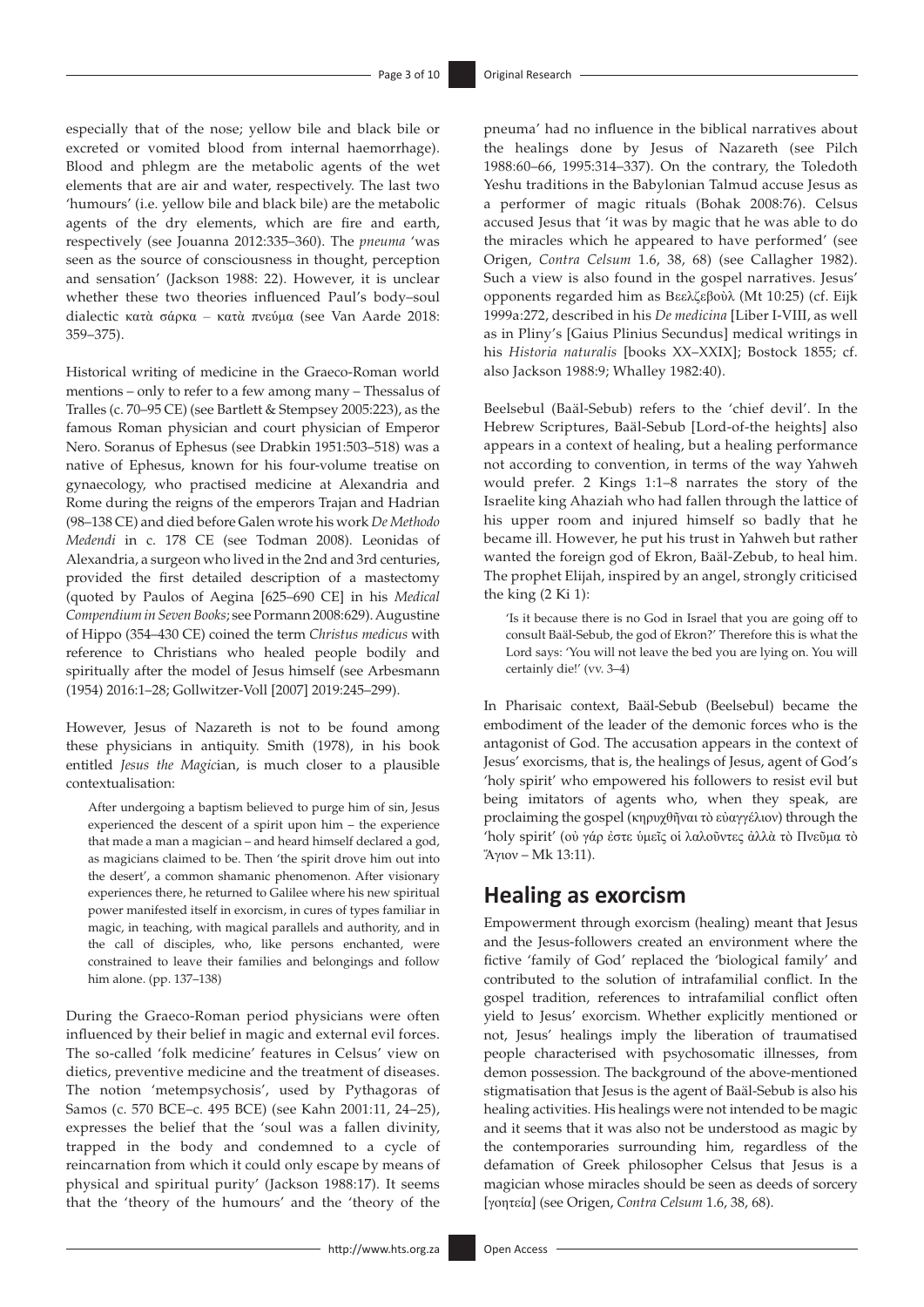The traumatised that were healed experienced intrafamilial conflict. Such an element is to be seen in Mark's gospel (Mk 12:12): '[*b*]rother will betray brother to death and a father his child. Children will rebel against their parents and have them put to death'. In such a paradigm, if somebody was sick, an external force would have had an effect on that person. In Israel this would have meant it was accepted that God had allowed evil to possess the life of a person who was ill.

Such a person could therefore be viewed as an agent of evil and it could, within this society, be accepted that such a person would under certain circumstances be excluded by his or her family.

The biggest distress at the time was experienced in being found to be unacceptable, rejected by one's 'family of procreation' (the biological extended family) and the 'family of orientation' (Israel as έθνος). The 'wild man' from Gerasa is an example.

Carter (2015) provides a concise yet detailed reflection on the scholarly opinions regarding the demon-possessed 'Legion of Gerasa'. According to Goldsworthy (2003:95), the *legion* (in Greek, λεγεών and in Latin *legio*, derived from the verb *legō* meaning 'to gather') constituted the Roman military elite during the Roman Imperial period. These imperial militarists were recruited exclusively from among Roman citizens. A legion was consisted of 10 cohorts of about 500 men each – a mighty force of 5000 or more. A cohort was commanded by five or six centuries (in Latin: *centurio*; Greek: κεντυρίων), each in command of approximately 100 legionaries.

The place where the 'demon-possessed wild man' (Carter 2015:143) confronts Jesus, namely, the region of the Gerasenes, is of special significance. The name of the region is derived from the Hebrew word גָּרַשׁ, meaning to 'drive out' or to 'cast out'. The reading 'on the other side of the sea [of Galilee] in the country of the Gerasenes' in Mark 5:1 (τὸ πέραν τῆς θαλάσσης εἰς τὴν χώραν τῶν Γερασηνῶν) is the best text-critical reading according to the main witnesses of the Alexandrian textual family, Codex Sinaiticus and Codex Vaticanus (see Carter 2015:143 n17). In the memory of the people of the land, 'Gerasenes' would remind of the town 'Gerasa'. According to Moore (2006:28), the region of the Gerasenes signifies 'the land in need of exorcism'. Carter (2015:143–144) describes Leander's (2013:212–215) depiction of 'military associations with Gerasa'. Flavius Josephus provides information as to why Gerasa was associated with militarianism. General Vespasian sent Lucius Annius to attack Gerasa during the Jewish war in 66–70 CE. This is why Gerasa was associated 'with a vicious and murderous assertion of Rome's military power' (Josephus, *De Bello Judaico* 4.487–489). Josephus narrates that about 1000 men were killed, Gerasa was ransacked, and families were taken captive, houses were burnt down and villages nearby were attacked.

Carter (2015:144) concludes, 'Jesus' interactions in this place with forces designated by the military term Legion create an important contestive and imitative intertextuality with

Roman military … power'. Classisist Maud W. Gleason (2001:52) calls this 'metaphors of the body politic' in her 'biopolitical' reflection on Josephus. The ending of this exorcism story forms part of these metaphors: Jesus, at Legion's request, cast out the demons of the 'wild man', Legion, into a herd of pigs, 'about two thousand in number' (Mk 5:13). The implication of this element in the story is that the 'demon continues the destructive behavior' (Carter 2015:146). Carter (2015) comments:

The display and subjugation of wild and exotic animals in the arena communicated the same message of Rome's control over land and living creatures. Even the procurement of beasts for the arena demonstrated Rome's military control and the subjugation of the natural world. (p. 148)

The 'challenge-riposte' in the story of 'Legion of Gerasa' is similar to the 'challenge-riposte' in the narration about the defamation of Jesus as Baäl-Zebub/Beelsebul (Mt 10:25). It is about two 'powers'. In the Legion story, Jesus is depicted as the healer who takes the place of the emperor, the son of Zeus. In the defamation story, he is depicted as the 'son of the Most High God' (Mk 5:7). In Matthew's story where Jesus is accused of being an agent of Baäl-Zebub, the significance of his empowering and liberating exorcism is proclaimed from the rooftops. The story is no longer confined to the group of Jesus-followers. It is to be told and retold out in the open (ὃ λέγω ὑμῖν ἐν τῇ σκοτίᾳ, εἴπατε ἐν τῷ φωτί· καὶ ὃ εἰς τὸ οὖς ἀκούετε, κηρύξατε ἐπὶ τῶν δωμάτων – see Mt 10:27). Jesus' words are powerful and should be heard by all who have been traumatised by the powers that be (Mt 10):

Do not be afraid of those who kill the body but cannot kill the soul. Rather, be afraid of the One who can destroy both soul and body in hell … Whoever acknowledges me before others, I will also acknowledge before my Father in heaven. But whoever disowns me before others, I will disown before my Father in heaven. Do not suppose that I have come to bring peace to the earth. I did not come to bring peace, but a sword. (vv. 28, 31–34)

This Jesus-*logion* in Matthew 10:34, 'I did not come to bring peace, but the sword', does not contradict Matthew's ethics of justice as expressed in the macarism about 'peacemakers' in Matthew 6:9.

Peacemakers – those who do not capitulate and join the Pharisaic collaboration with Roman imperial power – will be affected by intrafamilial conflict and maybe even by the sword. That could include persecution and finally crucifixion. Though wounded in this way, they are healed from the illness of having been possessed by the demonic imperial power of Rome. They are ensured of 'consolation' (by the macarism) because they have become 'children of God' (Mt 6:9), members of the fictive family, the ἐκκλησία (see Duling 1999:17).

### **Healing as empowerment**

Mark 13 (especially 13:12) is the main source for Matthew 10, including the reference to intrafamilial conflict. In the exorcism story of 'Legion of Gerasa' in Mark 5, Jesus heals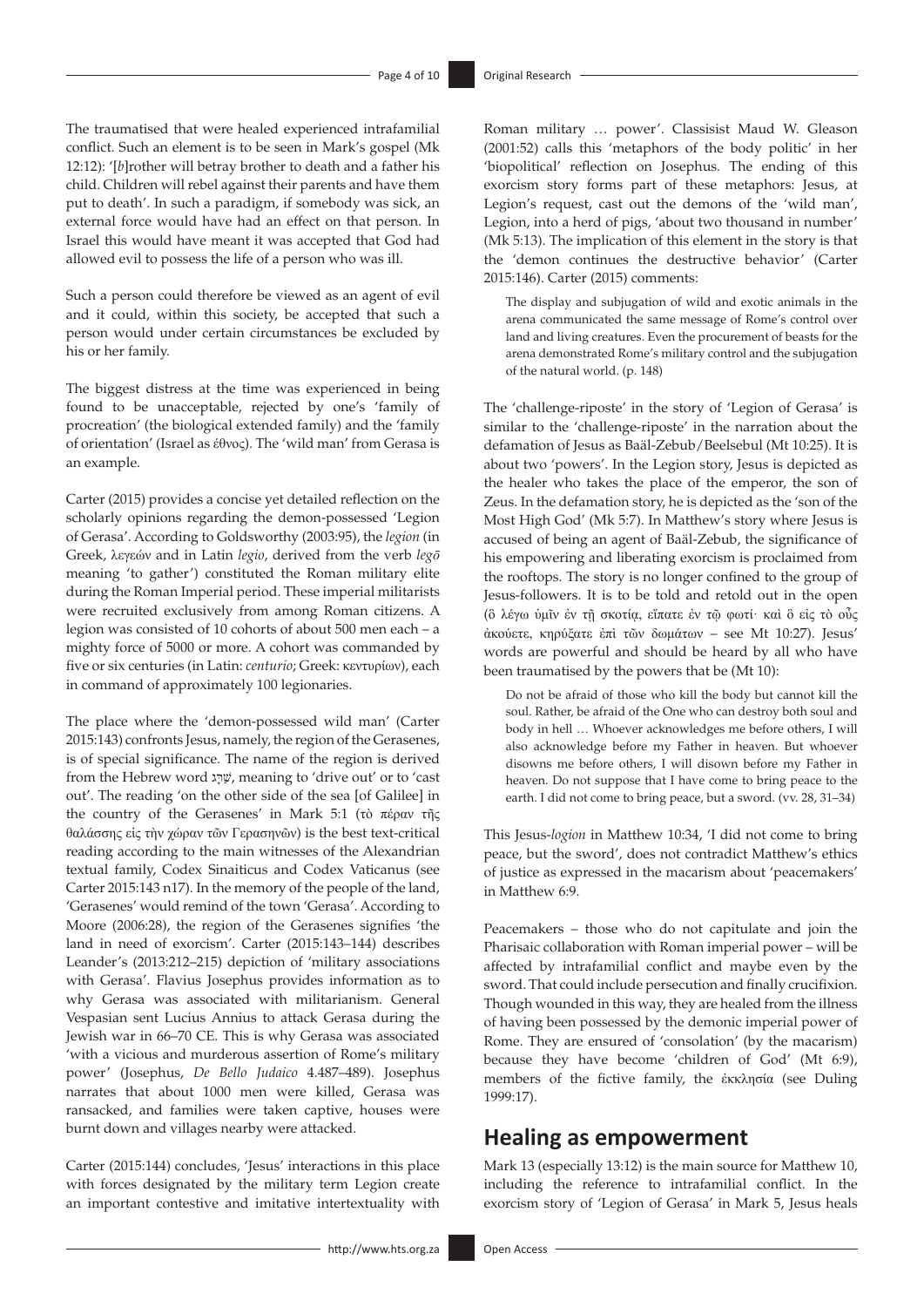traumatised people who were victims of imperial exploitation and family distortion. Their healing and liberation from the mighty one with its power over the subordinate 'human body' and over land and sea was accomplished when the herd of pigs 'rushed down the steep bank into the lake and were drowned' (Mk 5:13b). The pigs became the next vehicle for the demons and the impure spirits that had possessed the wild man Legion. This exorcism story anticipates about the life-giving significance of Jesus who would be crucified by "the powers that be," both the Roman Empire and the Jerusalem leadership. In the context of that time, demons were viewed as the antithesis of God. Liberation from demons would bring relief to the stress a person was enduring.

The deeds of the liberating Jesus can today, in the context of modern society, be defined as *empowerment healings.* Jesus 'empowered' people who succumbed to stress and enabled them to survive. He brought a renewed sense of meaning to people's lives. Jesus' healings were not *miracles* in the sense of supernatural interventions in the physical world. They signified God's engagement with the social world and lives of people. A miracle is not God's periodic interference with a closed natural order. It is, rather, the permanently hidden, uninterrupted heartbeat of the natural. It is present for those with the eyes and ears of faith.

The mercy (Latin: *misericordia*) of Jesus towards the *les misérables* is an emotional affect*.* It is expressed by word and deed. It is the opposite of a so-called 'misery gut', the English expression that describes someone who is never happy and complains a great deal. In Matthew 15:1, the Pharisaic scribes from Jerusalem (ἀπὸ Ἱεροσολύμων Φαρισαῖοι καὶ γραμματεῖς) were offended by Jesus (οἱ Φαρισαῖοι … ἐσκανδαλίσθησαν – see Mt 15:12). From their hearts came evil thoughts, Jesus said (ἐκ γὰρ τῆς καρδίας ἐξέρχονται διαλογισμοὶ πονηροί – see Mt 15:19). They were 'misery guts'. Jesus called them 'blind guides' (τυφλοί εἰσιν ὁδηγοί τυφλῶν – see Mt 15:14). Their leadership was misleading the crowds, *les misérables* and opened up the dreadful possibility that the crowd could reject the shepherd Jesus, 'who is called the Messiah' (Mt 27:22). This indeed became the dreadful reality when Jesus trial ended in oligarchy – the Jerusalem leadership leading the cries of 'crucify him!' (Mt 27:22, 23) and Pilate, the Roman *hēgemṓn* (ἡγεμών – see Mt 27:11) professing his (Pilate's) innocence before the crowd (κατέναντι τοῦ ὄχλου *–* see Mt 27:24). In answer, the crowd ('all the people'; in Greek: πᾶς ὁ λαὸς *–* see Mt 27:25) responded, 'his blood is on us and on our children!'

The kind of 'misery guts' displayed by the temple authorities in Matthew is found again in 1 John 3:17 by one who sees a brother or sister in need but refuses to show compassion. The idiomatic expression is 'to close your bowels', 'to close your hear': ὃς δ' ἂν ἔχῃ τὸν βίον τοῦ κόσμου καὶ θεωρῇ τὸν ἀδελφὸν αὐτοῦ χρείαν ἔχοντα καὶ κλείσῃ τὰ σπλάγχνα αὐτοῦ ἀπ' αὐτοῦ, πῶς ἡ ἀγάπη τοῦ Θεοῦ μένει ἐν αὐτῷ; [New International Version: 'If anyone has material possessions and sees a brother or sister in need but has no pity on them, how can the love of God be in that person? – see Nida & Louw 1988:295]. In 2 Corinthians

6:12, Paul describes it as 'being restricted in the bowels' (στενοχωρεῖσθε δὲ ἐν τοῖς σπλάγχνοις), that is, 'to not respond with affection to someone'. In 2 Corinthians 6 (NEV), Paul writes:

We have spoken freely to you, Corinthians, and opened wide our hearts to you. We are not withholding our affection from you, but you are withholding yours from us. As a fair exchange – I speak as to my children – open wide your hearts also. (vv. 11–13)

Long before Paul and the author of 1 John, the historical Jesus already said that the crowd were like sheep without a shepherd. They were blind and guided by blind leaders. That is why both they and their leaders would fall into a pit (Mt 15:14). Jesus' innards/bowels (σπλάγχνα) were filled with *misericordia* (σπλαγχνίζομαι) – literally, to have the bowels yearn, feeling sympathy to the crowds (τοὺς ὄχλους ἐσπλαγχνίσθη περὶ αὐτῶν – see Mt 9:36). These crowds were characterised in Matthew 15: 30 as 'the lame, the blind, the crippled, and the mute'.

The Matthean Jesus uses the 'sign of Jonah' in his controversy with the Pharisaic scribes (Mt 12:38) to compare the 'social death' of Jonah, ensnared in the belly (ἐν τῇ κοιλίᾳ) of the fish, with his own confinement in the 'heart of the earth' (ἐν τῇ καρδίᾳ τῆς γῆς) for 3 days and nights (Mt 12:4). He uses the metaphor of 'social death' again when he opens his heart to the traumatised crowds. In this wilderness (ἐν ἐρημίᾳ – see Mt 15:33), they are almost dead – already 3 days with me (ἤδη ἡμέραι τρεῖς προσμένουσίν μοι) – with nothing to eat (οὐκ ἔχουσιν τί φάγωσιν). And without *misericordia* bestowed upon them, they certainly are bound to collapse on the way (Mt 15:32). Jonah's 'resurrection' after 3 days in the belly of the fish is surpassed by the resurrection of the son of man after 3 days in the 'heart of the earth' (Mt 12:40). Matthew emphasises: 'something (Jesus) greater than Jonah is here' (καὶ ἰδοὺ πλεῖον Ἰωνᾶ ὧδε – see Mt 12:41). Jesus' healing of the traumatised and his giving life (feeding) to those who suffer 'social death' is compassion. It adheres to the imperative: give them bread.

Something reminiscent is found in Paul's letter to the Philippians where he refers to the 'tenderness and compassion' of Jesus (σπλάγχνα καὶ οἰκτιρμοί) and the possibility that the Christ-followers can share in the 'comfort of his love' (παραμύθιον ἀγάπης) – both in the sense of receiving Jesus love and giving it to others as Jesus did (Phlp 2):

Therefore if you have any encouragement from being united with Christ, if any comfort from his love, if any common sharing in the Spirit, if any tenderness and compassion, then make my joy complete by being like-minded, having the same love, being one in spirit and of one mind. Do nothing out of selfish ambition or vain conceit. Rather, in humility value others above yourselves, not looking to your own interests but each of you to the interests of the others. In your relationships with one another, have the same mind-set as Christ Jesus. (vv. 1–5)

With regard to the Jesus tradition, healing can be seen as the act of an exorcist who orders the hostile entity or entities to leave the possessed person. An exorcist could make use of magic consisting of spells and witchcraft. Jesus' healings and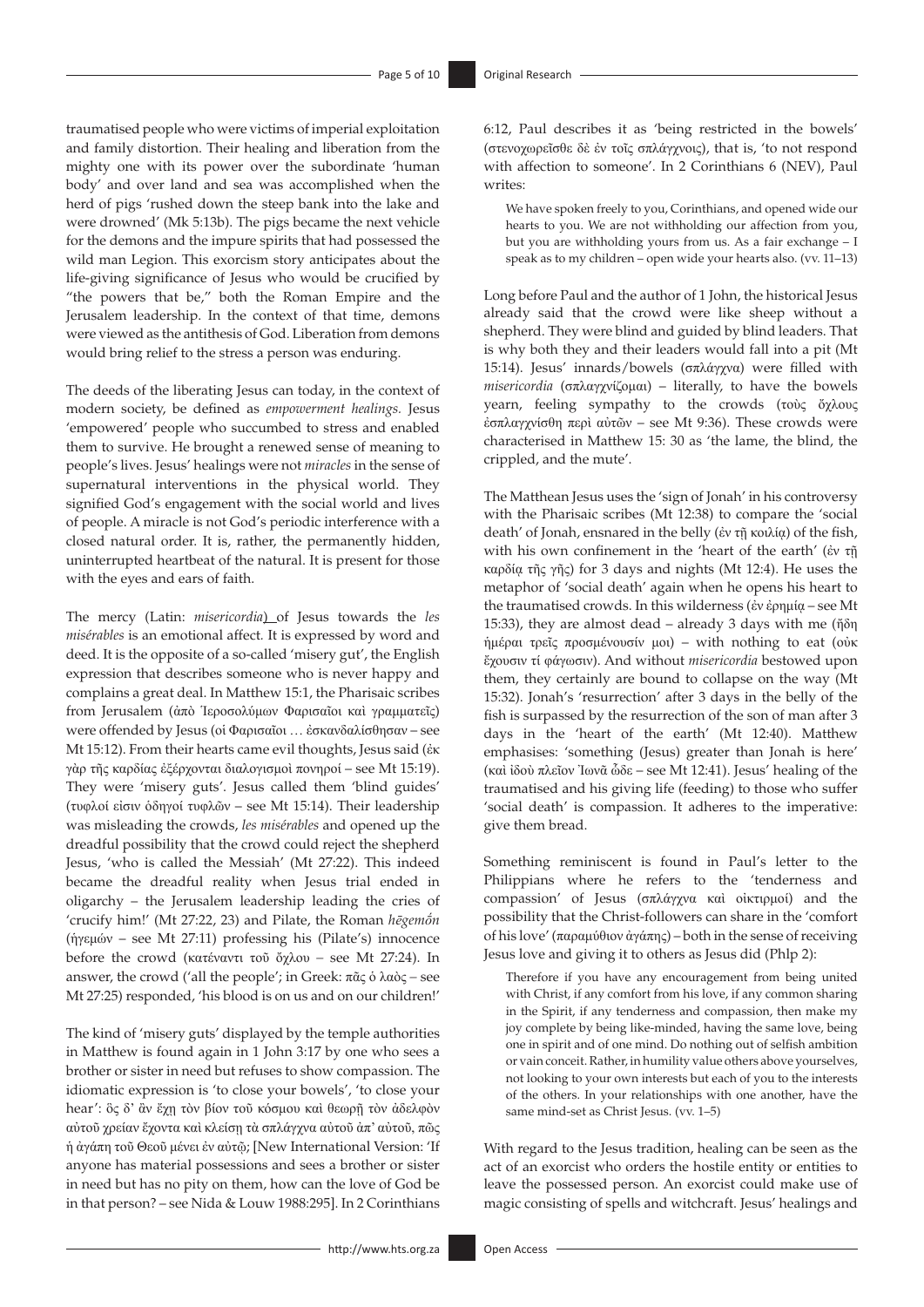exorcisms should be understood against the background of the 1st-century Mediterranean worldview. People believed that they shared their living space and environment with invisible spirits and demons. Several New Testament texts refer to this phenomenon: 1 Corinthians 10:20–21, 12:10; 2 Corinthians 4:4; Ephesians 1:21, 2:2; 6:12, 6.

Belief in the existence of invisible, hostile entities is presumed and so also the possibility to become possessed by such an entity. The possession could be permanent, occur intermittently or be a temporary condition. When demons were exorcised, the anxious possessed person would believe that the cause of the problem had disappeared. This belief would be confirmed by the healer and the social circle of the possessed person. The behaviour of the possessed person would change from anxiety to tranquility. What would have changed? The initial problems that caused the anxiety could still be present. However, the exorcism had changed the person's perception of these problems (Pilch 1995:330).

When reading about miracle healings, one should also bear in mind the competitive milieu in which the gospels originated. External forces were in competition with one another. The crowd participated in this intense competition. The controversies between Jesus and the Pharisees in the healing pericopes drew the crowds. For them Jesus had greater authority than the Pharisees (see Mt 7:28–29). In such a competitive milieu, the propaganda motive should be borne in mind. Apart from Jesus, there were many other miracle workers. The miracle workers were played off against one another. The evangelists placed Jesus at a level higher than the others (cf. Vermes 1973:58–82). In the various types of miracle narrative that were added to the Christian repertoire, Jesus was placed in competition with other charismatic wisdom teachers, exorcists and miracle workers (see Funk 1996:253).

In a world in which other miracle workers were also active it was important for the followers of Jesus to propagate Jesus as *the* miracle worker. Miracle traditions were used by the early Jesus groups in sermons, teaching and missionary work under pagans in order to persuade people to believe in Jesus.

This propaganda motive means that Jesus is portrayed in the New Testament as in competition with the Greek gods and other miracle workers (see Funk and The Jesus Seminar 1998:547). The same propaganda motive also appears in Matthew's narrative of the silver coin in the mouth of the fish (Mt 17:24–27). It was an express purpose of Matthew, for instance, to proclaim the superiority of Jesus over the gods of the sea (see the narrative in Mt 17:24–27).

# **Intrafamilial conflict**

What would the motive have been for people who followed the peasant Jesus? Many Jesus-followers began following him because he had healed them – he exorcised demons from them. It is unlikely that people would follow Jesus merely because he 'called' them. Davies (1995:81) considers

intrafamilial conflict as one of the main causes of possession by devils. Those who had been healed by Jesus were not necessarily welcomed home again. The symptoms of their trauma had not necessarily disappeared.

Jesus encouraged people to avoid such a situation. He urged them to leave their families and become part of a surrogate (fictive) family with 'God as the father' (Gospel of Thomas 99; Mk 3:32–35; also supported by Sayings Source Q 9:59–62, 12:51–53, 14:26–27; Mk 10:28–30). That Jesus encouraged people to leave their families is to be understood in light of the circumstances that had caused the people to come to Jesus for healing and exorcism in the first place. Healing meant that they were acceptable before the God of Israel, the 'father' of Jesus.

The pronouncements of Jesus with regard to family should be understood in the context of people who had suffered rejection from their families for some reason or other. These people had an internal struggle.

Some of Jesus' pronouncements then make sense, for instance, in the Gospel of Thomas (68–69a): 'Jesus said: Congratulations to you when you are hated and persecuted ....' Jesus said: 'Congratulations to those who have been persecuted in their hearts: they are the ones who have truly come to know the Father' (see Scholar's Version, in Funk & Hoover 1993:512; cf. Patterson 1998:33–75).

Elements of this Jesus tradition (persecution and marginalisation) also occur in the Sayings Source Q (see Lk 6:22–23). Matthew (5:11) interprets Q in his context of synagogical controversy. In the context of the historical Jesus and Q (which is closer to Jesus than Matthew), 'persecution' (marginalisation) probably referred to familial problems that brought about internal torment. The following familiar sayings in the Gospel of Thomas and the Sayings Gospel Q form a pattern that indicates family disintegration:

Jesus says, '[Foxes have] their holes and birds have their nests. But the son of man has no place to lay his head down (and) to rest'. (Gospel of Thomas 86; cf. Q, 9:58)

Jesus says: 'Whoever does not hate his father and his mother cannot become a disciple of mine. And whoever does not hate his brothers and his sisters (and) will not take up his cross as I do, will not be worthy of me'. (Gospel of Thomas 55; cf. Q 14:26–27)

Jesus says: 'Blessed are the poor. For the kingdom of heaven belongs to you'. (Gospel of Thomas 54; cf. Q 6:20b)

Blessed are you who hunger, for you will be satisfied. (Q 6:2la; cf. Gospel of Thomas 69:2)

Blessed are you when they hate you (and) persecute you. (Gospel of Thomas 68; cf. Q 6:22)

Many of the Jesus-followers had been members of families where domestic conflict was experienced.

Now they were incorporated into a surrogate, a fictive family. Jesus 'healed' their situation. When Jesus encouraged people to 'hate' and leave their family, this was said to people who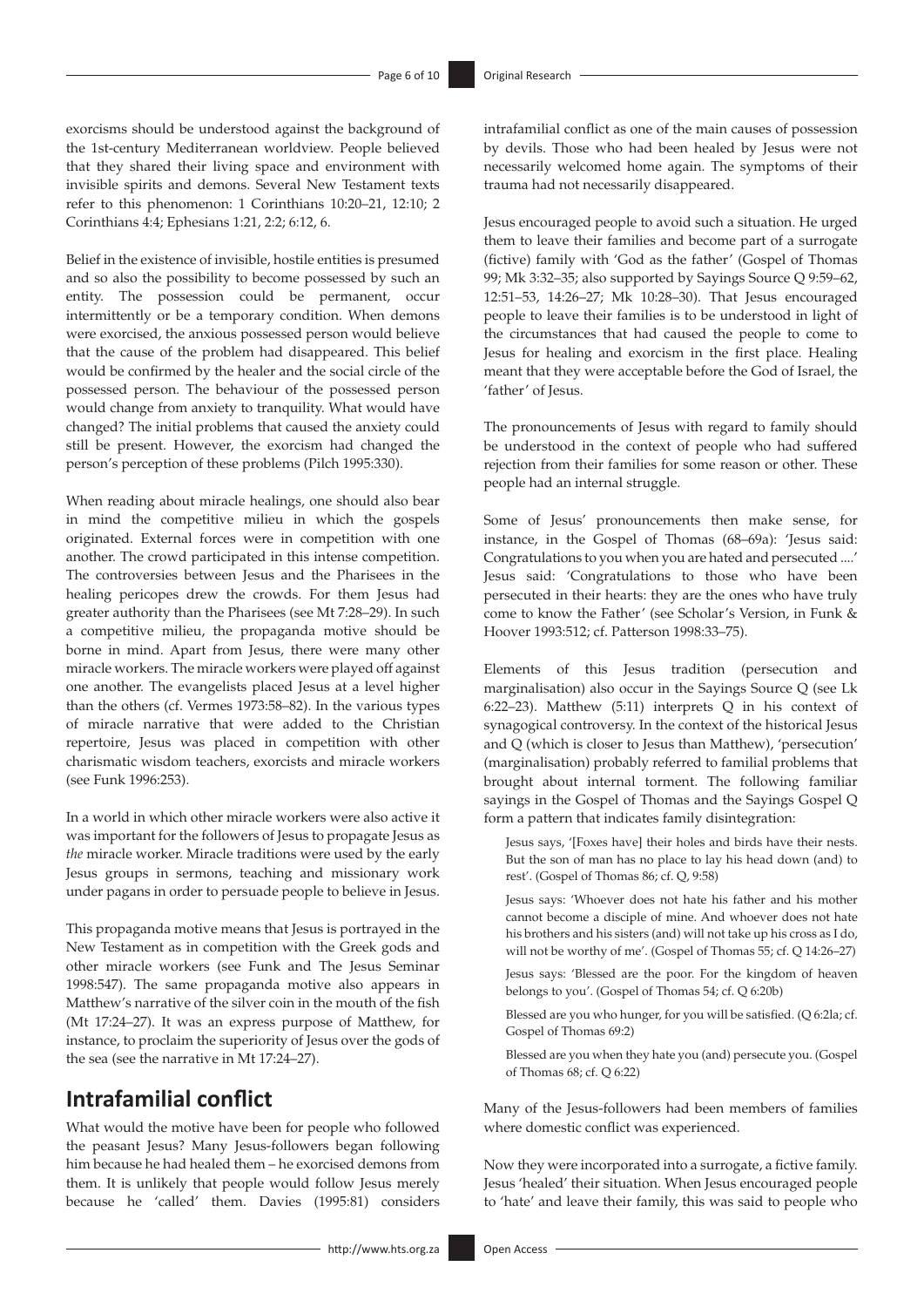had already experienced serious familial conflict. Some of them *already* 'hated' their mothers, fathers, mothers-in-law and so forth. 'Family' in this context refers both to biological families and to marital relationships (Davies 1995:110). In Jesus, they found a new, fictive family.

Jesus probably sent out people on missions 'to heal and cast out devils in his name'. How effective they were would have depended on his reputation as a healer. At the time the name 'Jesus' was common. In itself, it would not have had a 'magical quality'. If Jesus had the reputation of a healer and exorcist, his representatives could heal and cast out demons on his behalf (Davies 1995:111).

Was Jesus a medical practitioner, that is, a 'doctor in antiquity' in the sense we described it? In other words, was Jesus interested in the curing of the biomedical causes of biological defects? 'No' – Jesus ought to be viewed as *a faith healer.* To follow Jesus would, in these terms, mean having faith in the power of the healer. Cases of faith healing are usually psychosomatic by nature. Davies (1995) is therefore of the opinion that a faith healer will only be effective when it comes to psychosomatic illness. Davies (1995:69–70) uses the term 'hidden illness', also known as 'hidden hysteria' and 'hidden neurosis' (nervous disease).

Capps (2008:xxii–xxiii) sees Jesus as a 'forerunner of the modern psychological profession' – see his book entitled *Jesus the Village Psychiatrist* (cf. Van Aarde 2010). Mental illness was known in antiquity (Capps 2008:10–11). Today, many of these disorders are classified as 'somatoform disorders' (DSM-IV, American Psychiatric Association 1994). The term 'hysteria' had previously been used in this regard. Sigmund Freud referred to such disorders as 'conversion disorders/hysteria' (Capps 2008:xxiv). According to Capps (2008:xx), Jesus 'shed his occupational role as carpenter in favor of the role of rural psychiatrist'. He not only taught his disciples how to heal, but also his own skills were more effective than the other 'physicians of his day' (Capps 2008:xiii–xiv). When Jesus performed 'miracles', he did not contradict natural laws; he simply had a deeper understanding of these laws because he connected mind and body (cf. Van Aarde 2010:1). His acts were performed 'at the tension points between village and city, family and parents and children and between siblings' (Capps 2008:xx). He was a 'psychiatrist' because he 'studied', 'treated' and 'prevented' disorders of the mind (Capps 2008:11–12).

A hidden illness can occur when a person develops guilt feelings about a particular action. The person attempts to deny the guilt, but in fact internalises it. Such internalised guilt manifests in 'self-punishment', such as blindness, paralysis or dermatitis (inflammation of the skin). Traumatic experiences can lead to 'hidden illness' if they are repressed, but later reappear in the form of physical symptoms. The main characteristic of such an illness is the change in or loss of physical function. This suggests physical sickness but is really expression of a psychological conflict or need. A patient could benefit from a hidden illness in two ways. A primary

benefit, for instance, could be when inner conflict, which was the result of losing one's temper, manifests as 'dumbness'. Another example is when a person has witnessed a traumatic event and the inner conflict resulting from this is expressed as 'blindness'. In these cases, the symptom has symbolic value. It is a re-presentation of and specific solution to the underlying psychological conflict. Secondary benefit can be gained through avoidance of a particular activity that is harmful. For instance, a soldier whose arm is paralysed is unable to handle a weapon.

Somatic illness is a related syndrome. Characteristics include repeated and multiple somatic complaints that last for several years. Although medical help is sought, it is to no avail because the cause is not physical sickness. Somatic illness has hidden or pseudo-neurological symptoms. These include weight loss, dumbness, deafness, blindness, paralysis, muscle deterioration and excessive menstrual bleeding.

Somatic illness is, in essence, a form of hidden illness that occurs over a longer period of time. Dumbness, deafness, paralysis (complete or partial) and excessive menstrual bleeding constitute the majority of cases healed by Jesus. This leads Davies (1995:67–73) to conclude that Jesus probably healed people who suffered from these kinds of illnesses.

Different people react differently to stressful situations. Some students, for instance, develop a skin rash before a big examination (psychosomatic dermatitis), whereas others show no symptoms. In the same way, some 1st-century Palestinians 'survived' under the pressures of the Roman regime, whereas others became psychosomatically ill. Evidence shows that Jesus healed some of these. Those who have a greater tendency to exhibit somatic symptoms in the absence of physical sickness include (Depue & Monroe 1986):

- persons with neuroticism or personality disorders that can be diagnosed
- persons with chronic psychopathological disorders, for instance, depressive disorders
- persons who experience continuous difficulties in their lives, for instance, a long period of unemployment, marital conflict or unsafe living space
- persons who experience an acute episode of stress-related psychological symptomatology, for instance, mourning after the death of a loved one. (p. 36)

The following conditions in the texts are examples of hidden disorders which were understood by 1st-century Mediterranean people as devil possession (Davies 1995):

- fever (Lk 4:38–39)
- loss of the movement of a limb (Mk 2:1-12)
- hunch back (Lk 13:10–12)
- blindness (Mk 8:22–27)
- deafness (Mk 7:31–37)
- blindness and deafness caused by a demon (Mt 12:22) and
- demonic possession (Mk 1:21–28). (p. 73)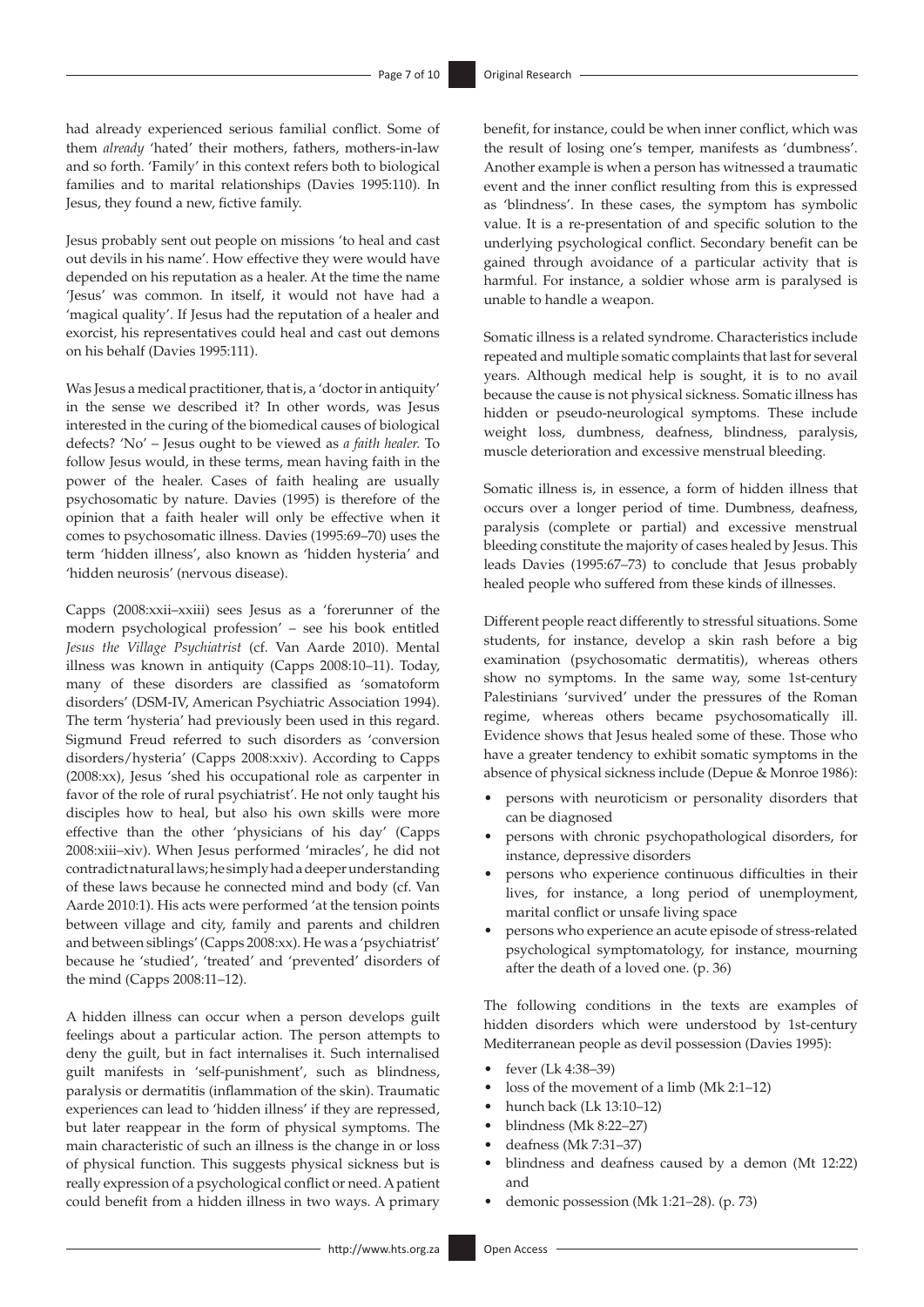In these paradigms, somatic, sensory and identity dissociations are explained in terms of the belief in the existence of demons and demon possession. It is unclear whether diseases or defects were always understood as having been caused by a demon. It is clear, however, that all forms of defect could be understood in this way. The difference is that in New Testament times they had a 'realistic' image of the situation, namely, that the problems originated as a result of forces from the outside (demons).

In New Testament times, stress may have been caused by various factors. Class conflict which has its origin in economic exploitation was one such factor. Others include labelling and 'colonial dominance' (for a reflection on the relation between psychosomatic stress and external forces that influenced people, see Bourguignon 1976:53–54; Kiev 1964:135–137, 204–205, 262–263; Lewis 1971:35). Firstcentury peasants had 'deep feelings of uncertainty and alienation' (De Villiers 1986:27). This conditioned people psychologically and created fertile ground for miracle healings. Some 1st-century Palestinians managed to 'cope' with the pressures of the Roman regime and the Judaic tax levies.

Others became psychosomatically ill (see Davies 1995:2).

In the discussion of the exorcism story about 'Legion from Gerasa', the negative impact of Roman imperialism on the lives of the people was shown. Healing as a coping mechanism in the Jesus tradition was explained. Palestine under Herod was seen as the property of the Roman authorities (*ager publicus populi Romani*), which could be exploited (Oakman 1986:67). Exploitation and the expropriation of land were the cruel reality of the people in spite of a measure of self-governance granted to the Jerusalem temple authorities by the Roman Senate. Large sections of land were bought and rented out for personal gain or to support the Roman army (see Fiensy 1991:79). The lives of people who lived under such colonial domination and oppression were stressful. It follows therefore that mental disturbance, referred to as demonic possession, was part of the experience of communities. Many scholars (see Davies 1993:2; Hollenbach 1981:572– 580) showed the link between oppression and demonic possession. The classic example to illustrate this is Mark 5:1–20 (the possessed 'wild man' of Gerasa). By casting out the evil spirits, sending them into the pigs and letting them fall into the sea, Jesus not only illustrated his power over 'colonialism' but simultaneously destroyed the Roman legions' source of food. Roman imperialism meant that, on a social level, Israelites were possessed by demons. By casting out the demons Jesus (symbolically) liberated people from oppression (Crossan 1996:93). Each Israelite liberation fighter dreamed of the day that the Romans would be driven into the Mediterranean. In this pericope, we also see the convoluted nature of the Mediterranean social structure. The demonic possession of the man is the result of Roman oppression (politics). As a result of his

possession, the man lives among the tombs and not with his family (familial structure). His demon possession also causes an upheaval in his family life.

A matter related to 'labelling' is the 'preservation of social power'. According to Bourguignon (1976:53), allegations of mental disturbance, demonic possession and magic could be used by dominant classes as a measure of social control. The allegations are a distancing technique which aims to discredit, isolate, deny common bonds and, eventually, to establish a separate identity. It could happen, for instance, when individuals questioned the authorities. These leaders would then classify the person as possessed by demons. In this way, they would gain social control over the person while simultaneously protecting and maintaining their own position in the social structure.

Demonic possession can also be seen as a socially acceptable form of indirect protest against dominance or even as an escape from such dominance (Fanon 1963:290; Kiev 1964:218–219; Lewis 1971:72; Ward & Beaubrun 1980:206). Certain cases of demonic possession could be seen as a survival mechanism (see Davies 1995:37). It could be used, for instance, by children against their parents, or by women against their husbands. In this indirect way, feelings and demands that would otherwise not have been said could be expressed. Certain types of demonic possession could therefore be understood as a symptom of social conflict. In a stressful situation, demonic possession was a socially acceptable and recognised survival mechanism, which served as an outlet for the stress caused by circumstances (Davies 1995:81). According to Davies (1995:81), this is probably the reason why demonic possession usually occurs among women and children. In particular cultures, they are the subordinate ones in family structures. Possession by the devil, therefore, was often a coping mechanism, a way of responding, rather than a supernatural occurrence per se (Davies 1995:86).

In this sense, healers as 'agents of God' comply with what Augustine had in mind when he used the term *Christus medicus*. Jesus healings has become a 'model for Christian healing' (Pellegrino 1999:70–78). In the humanities the relevance of this notion *Christus medicus* extends focus areas such as the history of medicine as well as 'pastoral-medical' and depth-psychological aspects (see Eijk 1999b:53–58). Gollwitzer (2019) describes the example of 'Jesus the physician of the poor' as follows:

Als 'Portalfigur einer helfenden und heilenden Beziehung' komme Jesus Christus, dem Artz der Armen und dem großen Wundertäter, auch in der Gegenwart eine zentrale Vedeutung zu: Die Grundstruktur der biblisch erschlossen Christusmedicus-Gestalt kann auch heute Motivation und Orientierung anbieten für ein notwendiges, bewustes und begründetes Ethos des Helfens und Heilens im christlichen Kontext.

(p. 246)

Pellegrono (1999:73) distinguishes between the concepts *Christus medicus* and *Christus patiens*. The latter refers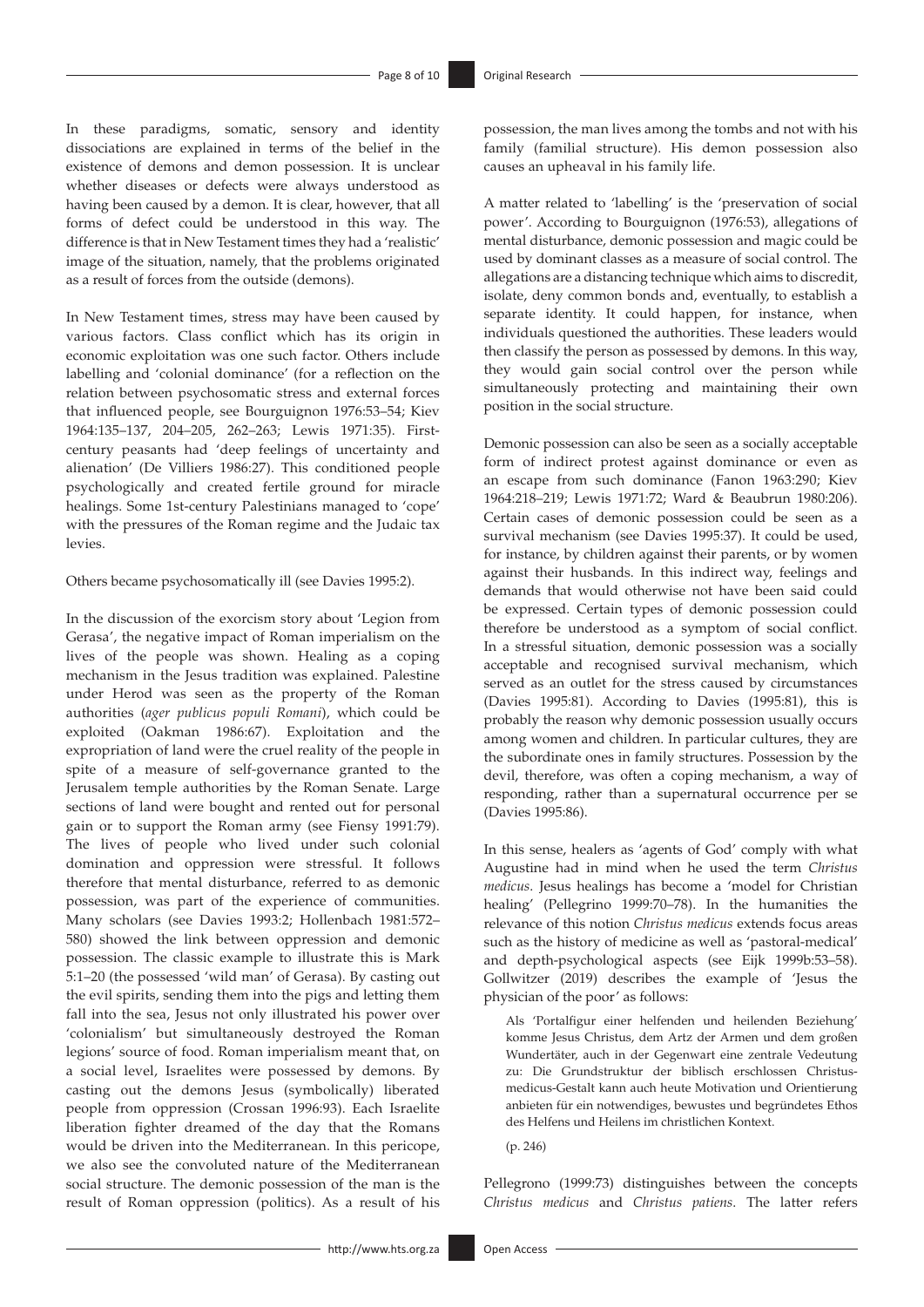metaphorically to Christ as 'the patient'. It alludes to Jesus 'who knew suffering'.

From this perspective, *Christus medicus* implies Jesus as a healer who 'healed as an act of love for the sufferer and out of compassion' (Pellegrino 1999:73). Christ 'transformed medicine' from 'an occupation to a vocation'. It challenges the 'commercialization and corporatization of all human services' (Pellegrino 1999:72). It queries present-day medical care as a 'commodity'. Physicians are not only 'providers', 'case managers' or 'investors'. Patients are not only 'consumers' or 'clients'. Pellegrino (1999:77) concludes that the dialectic *Christus medicus* – *Christus patiens* demands the protection, restoration and deepening of the human and humane qualities of healing.

### **Acknowledgements**

### **Competing interests**

The author has declared that no competing interests exist.

### **Author(s) contributions**

I declare that I am the sole author of this article.

### **Ethical consideration**

This article followed all ethical standards for a research without direct contact with human or animal subjects.

#### **Funding information**

This research received no specific grant from any funding agency in the public, commercial or not-for-profit sectors.

### **Data availability statement**

Data sharing is not applicable to this article as no new data were created or analysed in this study.

#### **Disclaimer**

The views and opinions expressed in this article are those of the author and do not necessarily reflect the official policy or position of any affiliated agency of the author.

### **References**

- Arbesmann, R., [1954] 2016, 'The concept of "Christus Medicus" in St. Augustine', *Traditio* 10, 1–28,<https://doi.org/10.1017/S0362152900005845>
- Bartlett, E. & Stempsey, W.E., 2005, *Elisha Bartlett's philosophy of medicine*, Classics of Medical Ethics 83, Springer Netherlands, Heidelberg.
- Bohak, G., 2008, *Ancient Jewish magic: A history*, Cambridge University Press, Cambridge.
- Borg, M.J., 2006, *The life, teaching, and relevance of a religious revolutionary*, HarperCollins Publishers, New York.
- Bostock, J., 1855, *'*Pliny the elder, The natural history', in *Perseus at Tufts*, retrieved 28 May 2015, viewed 27 February 2019, from [http://data.perseus.org/citations/](http://data.perseus.org/citations/urn:cts:latinLit:phi0978.phi001.perseus-eng1:1.dedication) [urn:cts:latinLit:phi0978.phi001.perseus-eng1:1.dedication](http://data.perseus.org/citations/urn:cts:latinLit:phi0978.phi001.perseus-eng1:1.dedication).
- Bourguignon, E., 1976, *Possession*, Chandler and Sharp¸ San Francisco, CA.
- Burnham, J.C., 1999, 'A brief history of medical practitioners and professional historians as writers of medical history, *Health and History* 1(4), 250–273. [https://](https://doi.org/10.2307/40111358) [doi.org/10.2307/40111358](https://doi.org/10.2307/40111358)
- Callagher, E.V., 1982, *Divine man or magician? Celsus and Origen on Jesus*, Scholars, Chico, CA.
- Capps, D., 2008, *Jesus the village psychiatrist*, Westminster John Knox Press, Louisville, CT.
- Carter, W., 2015, 'Cross-gendered Romans and Mark's Jesus: Legion enters the pigs (Mark 5:1–20)', *Journal of Biblical Literature* 134(1), 139–155.
- Cook, W.J., 2013, 'The Ebionites: Eccentric or essential early Christians?', *Journal of Arts and Humanities* 2(7), 15–21.
- Craffert, P.F., 2008, *The life of a Galilean shaman: Jesus of Nazareth in anthropologicalhistorical perspective*, Wipf and Stock, Eugene, OR.
- Craik, E.M., 2014, *The 'Hippocratic' corpus: Content and context*, Routledge, London.
- Crossan, J.D., 1996, *Who is Jesus? Answers to your questions about the historical Jesus*, Harper Collins Publishers, New York.
- Crossan, J.D., 1999, *The birth of Christianity: Discovering what happened in the years immediately after the execution of Jesus*, Harper Collins Publishers, New York.
- Davies, S., 1993, 'Whom Jesus healed and how', *The Fourth* R 6(2), 1–11.
- Davies, S., 1995, *Jesus the healer*, SCM Press, London.
- Depue, R.A. & Monroe, S.M., 1986, 'Conceptualisation and measurement of human disorder in life stress research: The problem of chronic disturbance', *Psychological Bulletin* 99, 36–51. <https://doi.org/10.1037//0033-2909.99.1.36>
- De Villiers, P.G.R., 1986, 'Jesus and the divine man tradition: Miracles in the world and time of the New Testament', in P.G.R. De Villiers (ed.), *Healing in the name of God*, pp. 21-33, CB Powell Bible Centre, University of South Africa, Pretoria.
- Drabkin, I.E., 1951, 'Soranus and his system of medicine', *Bulletin of the History of Medicine* 25(6), 503–518.
- Dube, Z., 2018a, 'The Talmud, the Hippocratic Corpus and Mark's healing Jesus on infectious diseases'*, HTS Theological Studies* 74(1), 4985. [https://doi.org/10.4102/](https://doi.org/10.4102/hts.v74i1.4985) [hts.v74i1.4985](https://doi.org/10.4102/hts.v74i1.4985)
- Dube, Z., 2018b, 'Models and perspectives concerning the identity of Jesus as healer', *HTS Theological Studies* 74(1), 4925.<https://doi.org/10.4102/hts.v74i1.4925>
- Duling, D.C., 1999, 'Matthew 18:15–17: Conflict, confrontation, and conflict resolution in a "fictive kin" association', *Biblical Theology Bulletin* 29, 4–22. [https://doi.](https://doi.org/10.1177/014610799902900102) [org/10.1177/014610799902900102](https://doi.org/10.1177/014610799902900102)
- Eijk, W.J., 1999a, *Ancient histories of medicine: Essays in medical doxography and historiography in classical antiquity*, Brill, Leiden.
- Eijk W.J., 1999b, 'Carrying on the healing mission of Christ: Medical ethics in the Christian tradition', in H.A. Van Alphen (ed.), *Neurosurgery and medical ethics*, Acta Neurochirurgica Supplements 74, pp. 53–58, Springer, Vienna.
- Fanon, F., 1963, *The wretched of the earth*, Ballantine, New York.
- Farley, B.W., 2007, *Jesus as man, myth, and metaphor: Beyond the Jesus of history debate*, Wipf and Stock Publishers, Eugene, OR.
- Fiensy, D.A., 1991, *The social history of Palestine in the Herodian period*, Studies in the Bible and early Christianity 20, Edwin Mellen, Lewiston, NY.
- Funk, R.W., 1996, *Honest to Jesus: Jesus for a new millennium*, Harper Collins Publishing, New York.
- Funk, R.W. & Hoover, R.W. (and the Jesus Seminar), 1993, *The five gospels: The search for the authentic words of Jesus*, Macmillan Publishing Company, New York.
- Funk, R.W. (& The Jesus Seminar), 1998, *The acts of Jesus: What did Jesus really do? The search for the authentic deeds of Jesus*, A Polebridge Book, Harper, San Francisco, CA.
- Garner, R.S., 2011, 'Annotated bibliography of works by John Miles Foley', *Oral Tradition* 26(2), 677–724.<https://doi.org/10.1353/ort.2011.0031>
- Gleason, M.W., 2001, 'Mutilated messengers: Body language in Josephus', in S. Goldhill (ed.), *Being Greek under Rome: Cultural identity, the Second Sophistic and the development of Empire*, pp. 50–85, Cambridge University Press, Cambridge.
- Goldsworthy, A., 2003, *The complete Roman army*, Thames & Hudson, London.
- Gollwitzer-Voll, W., [2007] 2019, Christus Medicus: Heilung als Mysterium -<br>Interpretationen eines alten Christusnamens und dessen Bedeutung in der<br>Praktischen Theologie, Verlag Ferdinand Schöningh, Paderborn, Taschenbuch (e-book published by Brill Publishing, Leiden).
- Gollwitzer-Voll, W., 2019*, Interpretationen eines alten Christusnamens und dessen Bedeutung in der Praktischen Theologie*, Brill, Leiden.
- Hellerman, J.H., 2001, *The ancient church as family*, Fortress Press, Minneapolis, MN. Hollenbach, P., 1981, 'Jesus*,* demoniacs, and public authorities: A socio*-*historical
- study', *Journal of the American Academy of Religion* 49, 572–580. Horne, J., 2004, 'Masculinity in politics and war in the age of the nation-state', in S. Dudink, K. Hagemann & J. Tosh (eds.), *Masculinities in politics and war: Gendering modern history*, pp. 23–30, Manchester University Press, Manchester.
- Horrell, D.G., 2000, 'Early Jewish Christianity', in P.F. Esler (ed.), *The early Christian world,* Volume I-II, pp. 136–167, Routledge, London.
- Jackson, R., 1988, *Doctors and diseases in the Roman Empire*, British Museum Press, London.
- Jouanna, J., 2012, 'The legacy of the Hippocratic treatise the nature of man: The<br>theory of the four humours', in J. Jouanna (ed.), Greek medicine from Hippocrates<br>to Galen: Selected papers, transl. N. Allies and ed., with 335–360, Brill, Leiden.
- Kahn, C.H., 2001, *Pythagoras* and the *Pythagoreans:* A *brief history*, Hackett Publishing Company*,* Indianapolis, IN.
- Kiev, A. (ed.), 1964, *Magic, faith and healing: Studies in primitive psychiatry today*, Free Press, New York.